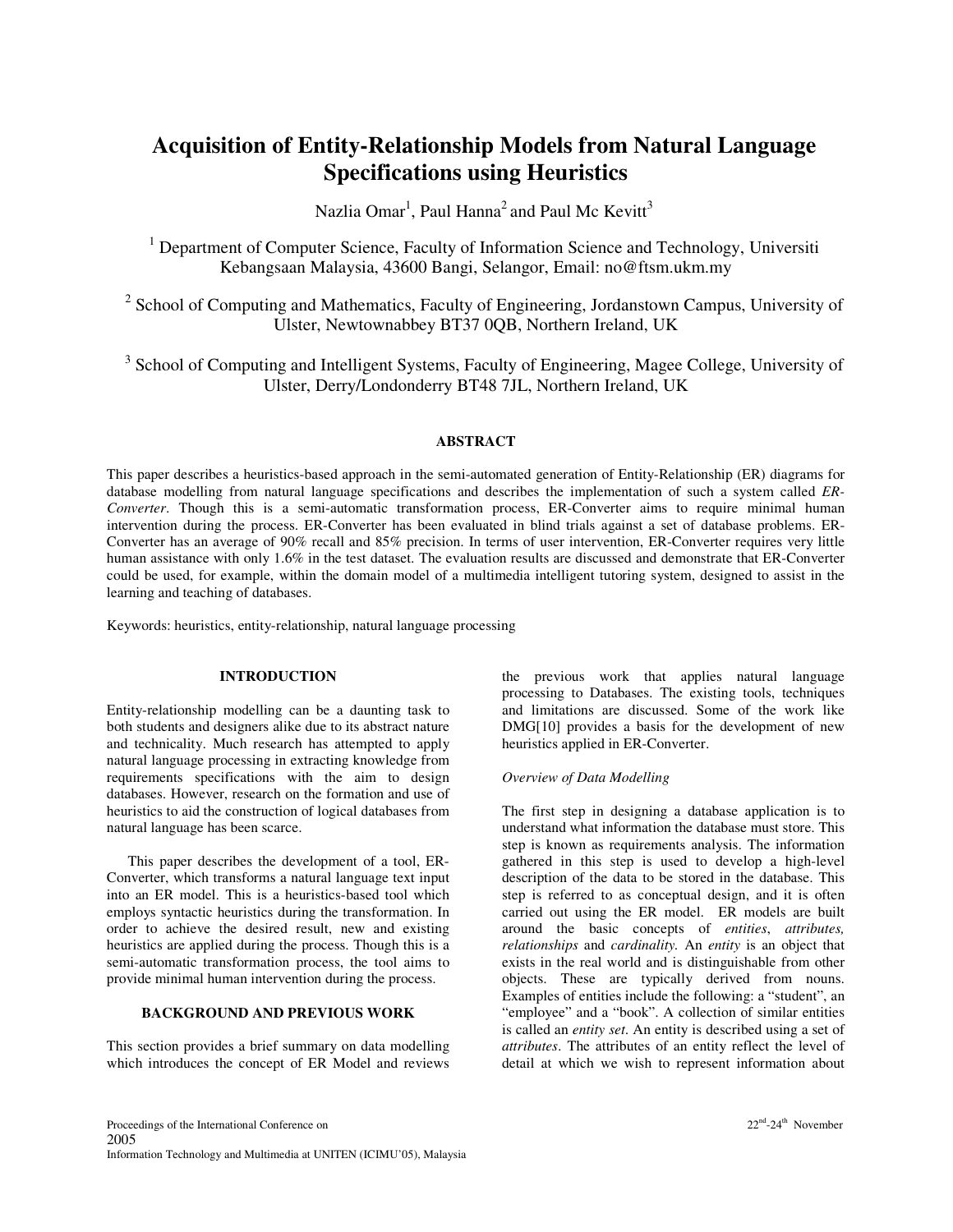entities. Attributes may be derived from adjectives and adverbs. For example, the "Student" entity set may have "ID\_number", "Name", "Address", "Course" and "Year" as its attributes. A *relationship* is an association among two or more entities. Relationships can be typically derived from verbs. For example, we may have a relationship from this sentence: A student may "take" many courses. "take" implies a relationship between the entity "student" and "course". *Cardinality* represents the key constraint in a relationship. In the previous example, the cardinality is said to be many-to-many, to indicate that a student can take many courses and a course can be taken by many students. In an ER diagram, an entity is normally represented by a rectangle. An ellipse usually represents an attribute meanwhile a diamond shape shows a relationship. Cardinality is represented by 1 for the onesided and M for the many-sided.

## *Applying Natural Language Processing (NLP) to Databases*

Much work [2,5,6,10] has attempted to apply natural language in extracting knowledge from requirements specifications or dialogue sessions with designers with the aim to design databases. Dialogue tool [2] is a knowledge-based tool applied to the German language for producing a skeleton diagram of an Enhanced Entity-Relationship (EER) model. This tool is part of a larger database design system known as RADD (Rapid Application and Database Development) which consists of other components that form a complex tool. In order to obtain knowledge from the designer, a moderated dialogue is established during the design process. The transformation of the structure of natural language sentences into EER model structures is a process which is based on heuristic assumptions and pragmatic interpretation. The aim of the pragmatic interpretation is the mapping of the natural language input onto EER model structures using the results of the syntactic and semantic analyses. One major limitation in this system is that the accuracy of the EER model produced depends on the size and complexity of the grammar used and the scope of lexicon.

ANNAPURNA [5] is project aimed to provide a computerized environment for semi-automatic database design from knowledge acquisition up to generating an optimal database schema for a given database management system. ANNAPURNA concentrated on the phases concerned with acquiring the terminological rules. The first step in acquisition of the terminological knowledge involves extracting the knowledge from queries and rules that have the form of natural language expressions. The knowledge obtained would then be put into the form of S-diagrams. An S-diagram is a graphical data model which can be used to specify *classes* (for example room and door), subclass connections between classes (for example rooms and doors are physical objects) and attributes. The limitation of the above work is that the use of S-diagrams performs best when the complexity is small.

DMG [10] is a rule based design tool which maintains rules and heuristics in several knowledge bases. A parsing algorithm which accesses information of a grammar and a lexicon is designed to meet the requirements of the tool. During the parsing phase, the sentence is parsed by retrieving necessary information from the grammar, represented by syntactic rules and the lexicon. The parsing results are processed further on by rules and heuristics which set up a relationship between linguistic and design knowledge. The DMG has to interact with the user if a word does not exist in the lexicon or the input of the mapping rules is ambiguous. The linguistic structures are then transformed by heuristics into EER concepts. Though DMG proposed a large number of heuristics to be used in the transformation from natural language to EER models, the tool has not yet been developed into a practical system.

E-R generator [6] is another rule-based system that generates E-R models from natural language specifications. The E-R generator consists of two kinds of rules: specific rules linked to semantics of some words in sentences, and generic rules that identify entities and relationships on the basis of the logical form of the sentence and on the basis of the entities and relationships under construction. The knowledge representation structures are constructed by a natural language understander (NLU) system which uses a semantic interpretation approach. There are situations in which the system needs assistance from the user in order to resolve ambiguities such as the attachment of attributes and resolving anaphoric references.

CM-Builder [8] is a natural language based CASE tool which aims at supporting the analysis stage of software development in an object-oriented framework. The tool uses natural language processing techniques to analyse software requirements documents and produces initial conceptual models represented in Unified Modelling Language. The system uses discourse interpretation and frequency analysis in producing the conceptual models. CM-Builder still has some limitation in the linguistic analysis. For example, attachment of postmodifiers such as prepositional phrases and relative clauses is limited. Other shortcomings include the state of the knowledge bases which are static and not easily updateable nor adaptive.

All the systems discussed here have user involvement during processing. Because of the incomplete presentation of knowledge, ambiguities and redundancies, full automation of the design process is fundamentally impossible [5]. As a consequence, the tools must be able to interact with the designer, including ER-Converter. A semi-automatic design process is far more economical than an entirely manual process [5].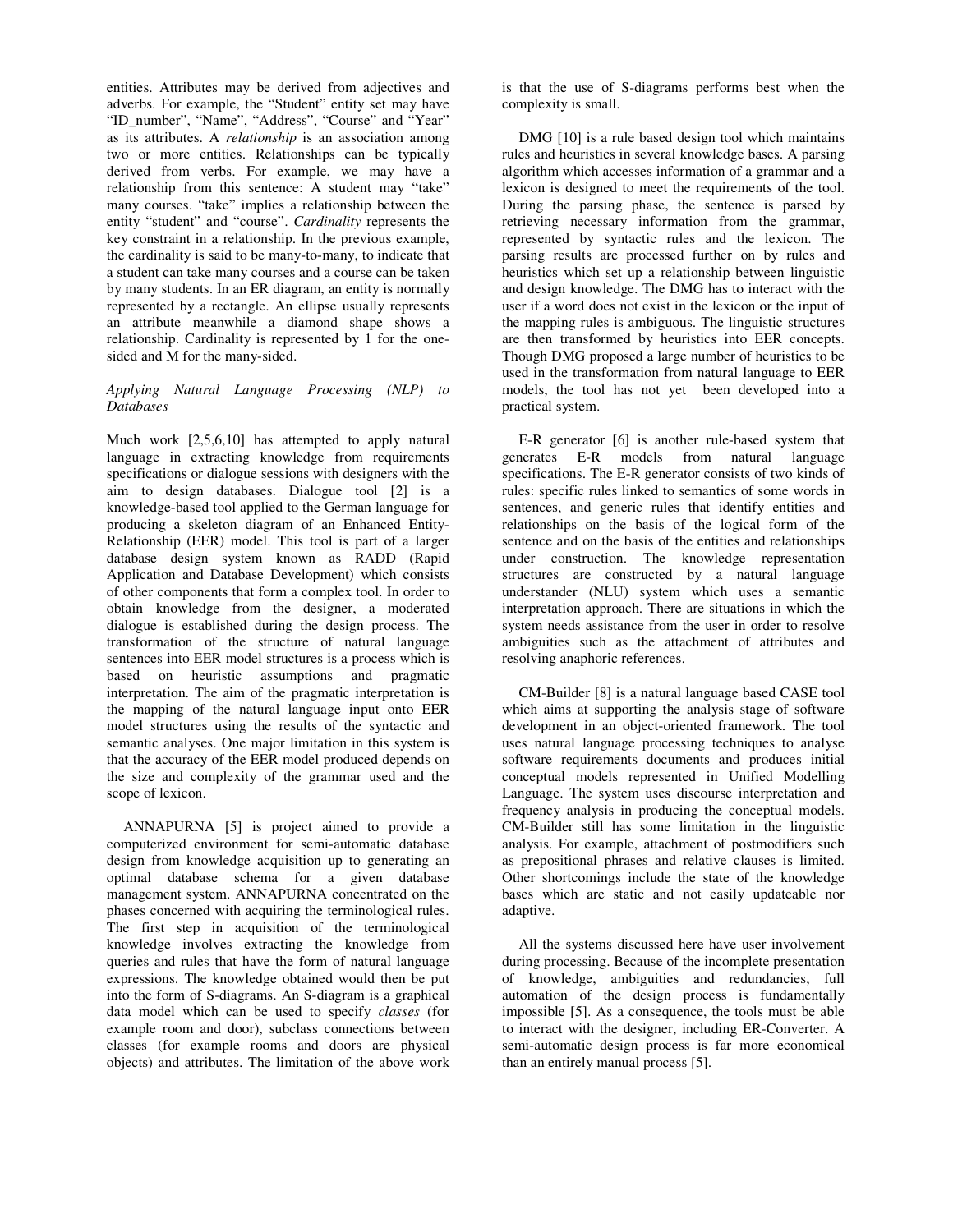## **HEURISTICS TO IDENTIFY ER ELEMENTS**

*Heuristics* represent an indefinite assumption [10], often guided by common sense, to provide good but not necessarily optimal solutions to difficult problems, easily and quickly [11]. Research on the formation and use of heuristics to aid the construction of logical database structures from natural language has been scarce. The only existing work that proposes a large number of heuristics to be used in the transformation from natural language to ER models is DMG [10]. However the work has not been implemented. The authors of DMG proposed both syntactic and semantic heuristics to be applied in extracting knowledge from requirements specifications. Although E-R Generator [6] and RADD [2] utilized heuristics in their work, they do not detail a precise set of heuristics in their approach. Chen [3] suggested that the basic constructs of English sentences could be mapped into ER schemas in a natural way and presented a set of rules to put forward the ideas. Though the set is referred to as "rules", Chen mentioned that they are better viewed as "guidelines" as it is possible to find counter examples to them. Here we regard Chen's "rules" as heuristics as they are largely "rules-of-thumb" based on observations rather than theoretically derived. Only heuristics for language syntax are considered and proposed at this stage.

Here, a selection of the heuristics applied in the transformation from database specifications to the data modeling constructs is presented. These heuristics are gathered from past work [3,9,10] and some are newly formed. A total of 21 previously published and newly proposed heuristics were identified. Some examples in terms of sentences are provided to illustrate the application of heuristics which are context dependent.

#### *Heuristics to determine entities:*

- 1. Heuristic HE2: A common noun may indicate an entity type [3,10].
- 2. Heuristic HE3: A proper noun may indicate an entity [3,10].
- 3. Heuristic HE7: If consecutive nouns are present, check the last noun. If it is not one of the words in set S where S={number, no, code, date, type, volume, birth, id, address, name}, most likely it is an entity type. Else it may indicate an attribute type.
- 4. Heuristic HE8: If a noun occurs before the verb 'has'/ 'have', it may indicate an entity type. For relationships of the form A *have/has* B where A and B are both nouns, the occurrence of A may indicate that it is an entity. This is true in cases where the relationship between A and B implies B instance-of A or B component-of A. This is illustrated in the following example:

"Each piece of equipment has an equipment number and a description".

In this example, "equipment" may suggest that it is an entity type due to its occurrence prior to the "has" verb phrase.

*Heuristics to exclude non-potential entity types candidates:*

- 1. Heuristic HEX: A noun such as "record", "database", "company", "system", "information" and "information" and "organization" may not be a suitable candidate for an entity type. For example, "company" may indicate the business environment and should not be included as part of the entity types. Examples:
	- a) "An insurance company wishes to create a database to keep track of its operations."
	- b) "An organization purchases items from a number of suppliers."

#### *Heuristics to determine attributes:*

- 1. Heuristic HA1: A noun which takes the general form of TERM\_SUFFIX such as noun\_id, noun\_no, noun\_type or noun\_number may indicate an attribute type [9]. A noun such as "person\_id", "group\_no", "room\_type" and "vehicle\_number" may indicate an attribute type. The TERM\_SUFFIX representation is often used in database problems' specifications.
- 2. Heuristic HA6: Genitive case in the noun phrase may indicate an attributive function [10].
- 3. Heuristic HA8: If a noun is followed directly by another noun and the latter belongs to set S where S={number, no, code, date, type, volume, birth, id, address, name}, this may indicate that both words are an attribute. Else it is most likely to be an entity.

#### *Heuristics to determine relationships:*

- 1. Heuristic HR1: An adverb can indicate an attribute for relationship [3].
- 2. Heuristic HR2: A transitive verb can be a candidate for relationship type [3].
- 3. Heuristic HR4: A verb followed by a preposition such as "on", "in", "by" and "to" may indicate a relationship type. For example: "Persons work on projects." Other examples include "assigned to" and "managed by".

#### *Heuristics to determine cardinalities:*

- 1. Heuristic HC2: The adjective "many" or "any" may suggest a maximum cardinality. For example:
	- a) "A surgeon can perform many operations."
	- b) "Each diet may be made of any number of servings."
- 2. Heuristic HC3: A comparative adjective "more" followed by the preposition "than" and a cardinal number may indicate the degree of the cardinality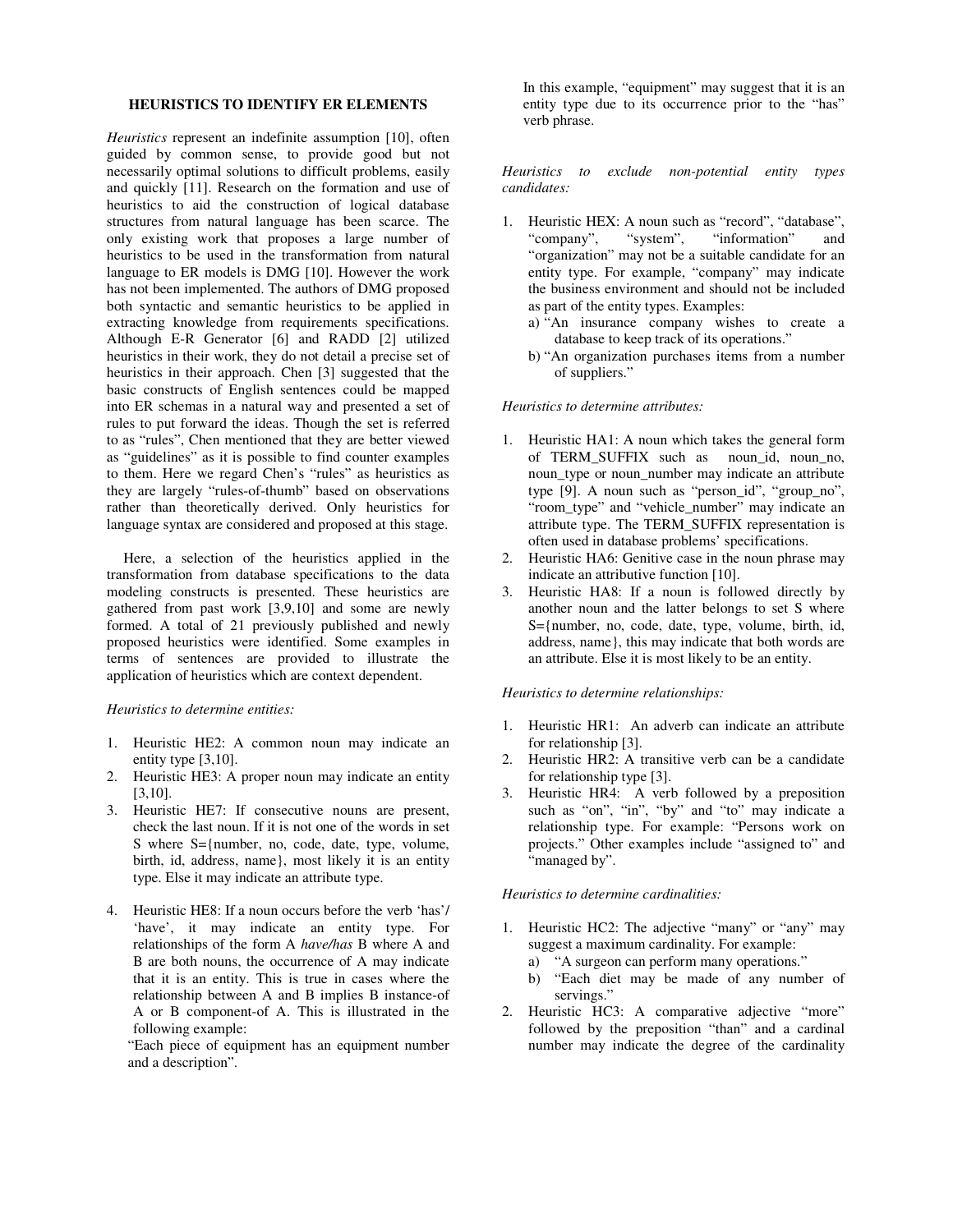between two entities. For example: "Each patient could have more than one operation."

## *Heuristics' Weights*

The heuristics' weights are assigned according to the confidence level that the event is true. For example, HE2 (one of the heuristics to determine entity type) states that a common noun may indicate an entity type. It has been given a weight of 0.5. This basically means that 50% of the time this heuristic may produce the correct result, as not all nouns are entity types. Though the assignment of the weights is mainly based on intuition, these weights are also compared and reflected against the results obtained from training set.

Most of the values assigned lie between –1 and 1 with the exception of HEX which is assigned a value of 100. This value acts as a safe border that differentiates between an entity type and a non-entity type. For example, there may be much evidence occurring for a word indicating it is an entity type. This is reflected in the total sum of the weights of evidence found. As both entity types and nonentity types have positive values, a value of 100 and over may indicate strongly that a word may suggest a nonentity type. For attributes, all of the weights are assigned with negative values. The negative weights are assigned such that if more than one heuristic from either the entity or attribute type categories are applied to a word, this would reduce the sum of the total weights. The sum of weights can be outside of –1 and +1 range. Values approaching zero are treated as "low confidence". Two or more "weak" pieces of evidence are combined to give the weight an acceptable level of confidence. If this value falls within a threshold of  $-0.2$  and 0.4, user intervention may be required to help identify its identity. The user will be prompted to decide whether the noun is an entity or an attribute. This is the only point where user intervention is needed in the process of generating the ER modelling concepts.

## *Training set*

In order to test the newly developed heuristics, a manual test was carried out prior to the implementation of ER-Converter. This stage is seen as an important phase as the heuristics' contributions need to be ascertained before proceeding to the implementation phase. Ten examples were selected for the training dataset. These examples, which are natural language requirements specifications, were gathered mainly from database text books.

## **THE ER-CONVERTER TOOL**

Figure 1 depicts the architecture of *ER-Converter*. *ER-Converter* has been implemented using Practical Extraction and Report Language (Perl). The natural language processing involved in the process of translating the database specifications into ER elements is purely based on syntactic analysis.



FIGURE 1. ARCHITECTURE OF THE ER-CONVERTER TOOL

The process begins by reading a plain input text file containing a requirements specification of a database problem in English. For this purpose, a parser is required to parse the English sentences to obtain their part-ofspeech (POS) tags before further processing. Part of speech tagging assigns each word in an input sentence its proper part of speech such as noun, verb and determiner to reflect the word's syntactic category [1]. The parser used here is Memory-Based Shallow Parser (MBSP) [4,12]. The parsed text is then be fed into ER-Converter to identify suitable data modeling elements from the specification. The task requires several steps to be carried out in order to achieve the desired ER model from the natural language input, each of which is listed as follows:

- Step 1: Part of speech tagging using Memory-based Shallow Parser
- Step 2: Read natural language input text into system
- Step 3: Apply heuristics and assign weights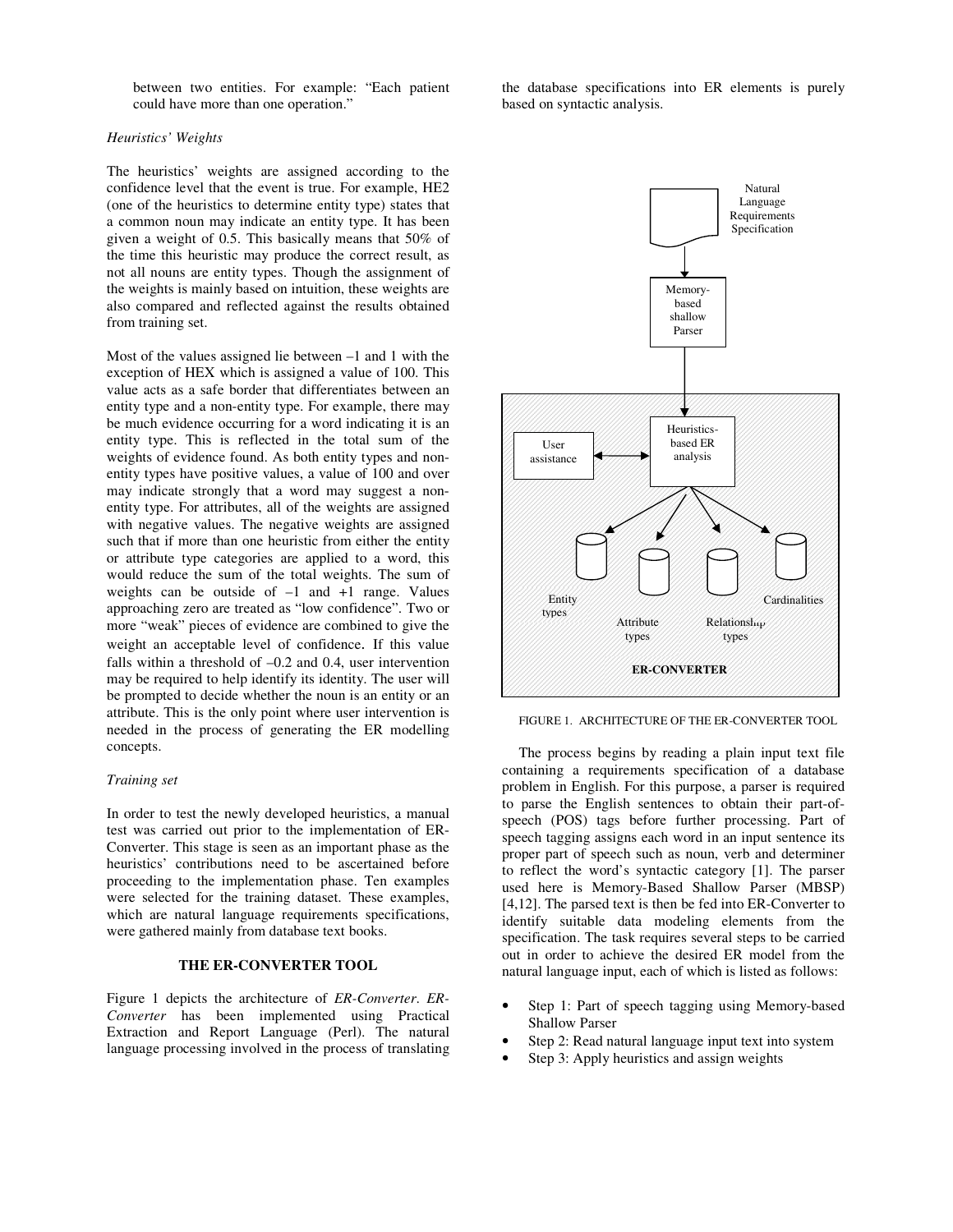- Step 4: Human intervention
- Step5: Attachment of attributes to their corresponding entity
- Step 6: Attachment of entities to their corresponding relationship
- Step 7: Attachment of entities to their corresponding cardinality
- Step 8: Produce final result

#### **EVALUATION**

The approach in this evaluation uses methods for evaluating Information Extraction systems, primarily Message Understanding Conferences (MUC) [7] evaluations i.e. *recall* and *precision. Recall* is percentage of all the possible correct answers produced by the system. *Precision* is the percentage of answers that are correctly identified by the system. In any system, both precision and recall should be as close to 100% as possible. However, in general, an increase in precision tends to decrease recall and vice versa. In the context of this research, the definition of *recall* and *precision* below are adopted as used by CM-Builder [8] and new measures are defined. Contrary to both precision and recall, all the new measures introduced should be as close to 0% as possible. The measures employed are as follows:

#### *Recall*

*Recall* is the measure of the percentage of information available that is actually found. In this research context, it refers to the amount of the correct information returned by the system. The correct information is then compared with those produced by human analysts or *answer keys*. The following formula is used to calculate recall:

$$
Re\,call = \frac{N_{correct}}{N_{key}}\tag{1}
$$

The answer keys or *N key* is actually the amount of correct information plus the number of missing ones. Thus, the formula is refined as follows:

$$
Re\,call = \frac{N_{correct}}{N_{correct} + N_{part\_correct} + N_{undergenerated} + N_{ask}}
$$
 (2)

#### *Overgenerated*

*Overgenerated* measures how much extra correct information in the system response that is not found in the answer key [8]. This may arise from the use of synonyms in the requirements specification. The following formula is used to measure overgenerated:

$$
Overgenerated = \frac{N_{overgenerated}}{N_{correct} + N_{part\_correct} + N_{undergenerated} + N_{ask}}
$$
 (3)

#### *Undergenerated*

*Undergenerated* represents the number of missing correct information that is found in the answer keys but not in the system's response. Thus, *Nmissing* below represents the missing items. The following formula (4) is used to calculate undergenerated items:

*Under generated* = 
$$
\frac{N_{undergenerated}}{N_{correct} + N_{part\_correct} + N_{undergenerated} + N_{ask}}
$$
(4)

*Ask\_user*

*Ask\_ user* represents the number of user assistance requests generated by the system. This user intervention is requested when an item has a low value in its weight and falls between two thresholds. *Nask* represents *ask user* and the formulas are as follows:

$$
Ask\_user = \frac{N_{ask}}{N_{correct} + N_{part\_correct} + N_{undergenerated} + N_{ask}}
$$
 (5)

#### *Unattached*

*Unattached* represents the number of correctly identified ER elements resulting from the system that are not attached to their corresponding items. This inaccuracy need to taken into account as the error will be reflected in the output of the system. *Nunattach* represents this measure. The following formula (6) is used to calculate *unattached*:

Unattached = 
$$
\frac{N_{\text{unattached}}}{N_{\text{correct}} + N_{\text{part\_correct}} + N_{\text{undergenerated}} + N_{\text{ask}}}
$$
(6)

#### *Wrongly attached*

*Wrongly attached* measures the numbers of correctly identified ER elements but wrongly attached to other items. This is represented by *Nwrongattach*. The following formula (7) is used to calculate this measure:

$$
Wrongly \quad attached = \frac{N_{wrongatach}}{N_{correct} + N_{part\_correct} + N_{undergenerated} + N_{ask}}(7)
$$

#### *Precision*

*Precision* is a measure of percentage of correctness of the information produced. It reflects the accuracy of the system in obtaining the correct result. The standard precision formula is as follows:

$$
Precision = \frac{N_{correct}}{N_{correct} + N_{incorrect}}
$$
 (8)

In this research, a more detailed formula is used to evaluate the accuracy of the results produced. Apart from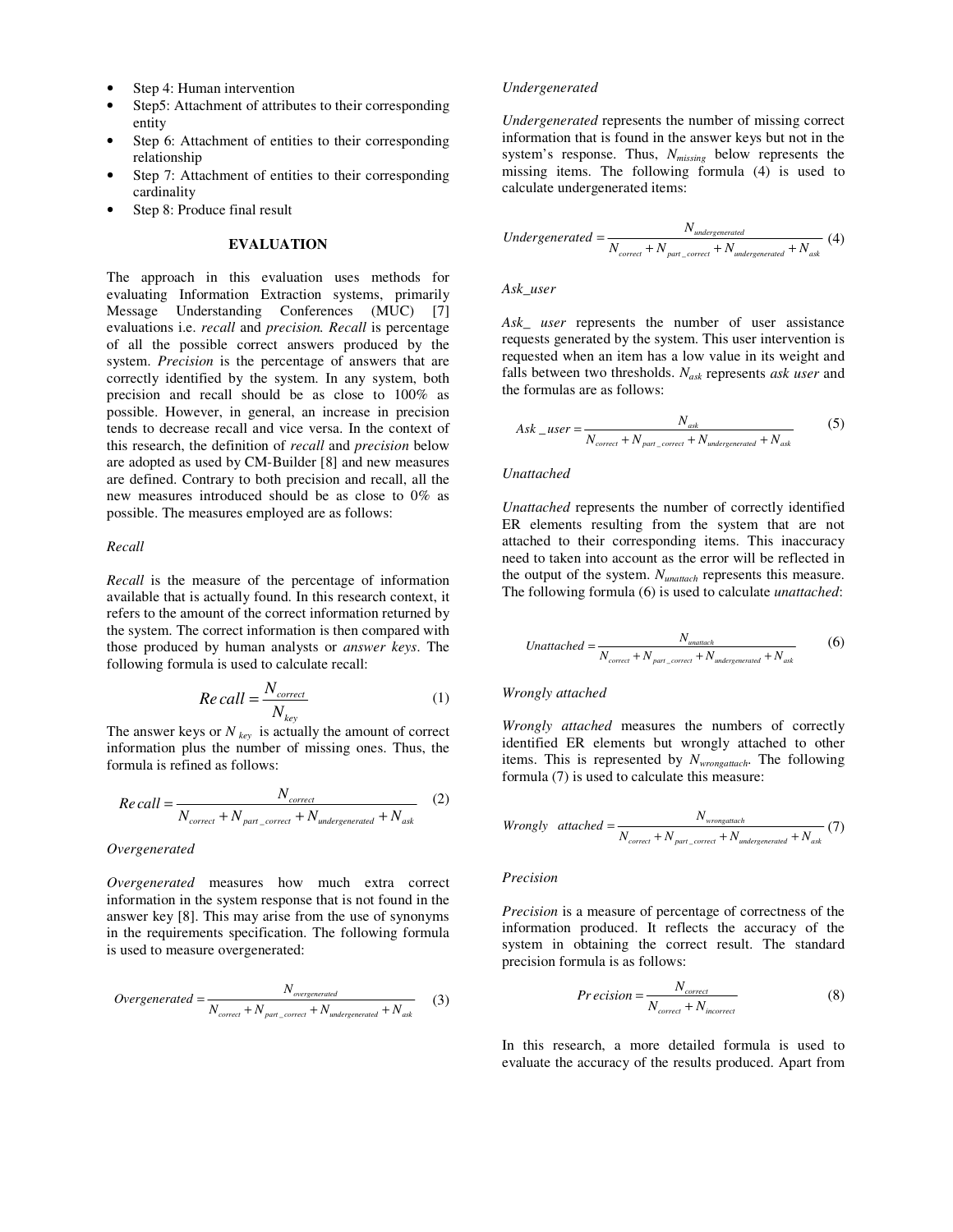*incorrect*, other additional measures such as a*sk user*, *undergenerated* and *overgenerated* need to be taken into account for greater accuracy. The following formula (9) is thus defined to calculate precision:

$$
Precision = \frac{N_{correct}}{N_{correct} + N_{part\_correct} + N_{ask} + N_{incorrect} + N_{overgenerated}}
$$
(9)

#### **RESULTS AND DISCUSSION**

ER-Converter has been tested using a test dataset which consists of 30 database problems or natural language requirements specification in English. Most of the problems were gathered mainly from database books and past exam papers. Each problem ranges between 50 and 100 words in size. On average, ER-Converter takes 1s to process a database problem which includes processing the tagged input file and generating the ER elements.

ER-Converter achieved a high average *recall* of 90%. The system has successfully produced relevant Entity-Relationship (ER) elements in all of the problems. With a high recall, the heuristics-based system is in better position of applying the corresponding heuristics to the relevant items as compared to the missing ones. 27% of the individual problems or datasets achieved a 100% score in recall. A detailed investigation revealed that all of the missing or *undergenerated* items are either relationships or cardinalities. The undergenerated relationships may due to the fact that verbs are not translated directly as relationships. With respect to the cardinalities, these are mainly due to synonyms and implicit phrases that imply cardinalities. For example, from the phrase "each bus is allocated a particular route", the adjective 'particular' may imply a one-sided cardinality.

In terms of *precision* or correctness of the result produced, ER-Converter scored an average of 85% in the test datasets. The results support that a heuristics-based approach to transform a natural language requirements specification to an ER model can be utilized to aid conceptual modeling in the early stages of database systems development.

ER-Converter has an average of 3% for *overgenerated* items and 6% for *undergenerated* items. The overgeneration are mainly due to synonyms. A detailed investigation revealed that all of the missing or *undergenerated* items are either relationships or cardinalities. The undergenerated relationships may due to the fact that verbs are not translated directly as relationships. For the cardinalities, these are mainly due to synonyms and implicit phrases that imply cardinalities. An interesting result to note is on the user's responses to ER-Converter or referred to as *Ask User* in the evaluation. A user's response is sought when ER-Converter is unsure on whether an ER element is an attribute or an entity. From the evaluation results, it is evident that human intervention in ER-Converter is very minimal with only 2% on average. Although full automation is seen as impossible due to incomplete presentation of knowledge, ambiguities and redundancies [5], this research has shown that it is still possible to provide an almost complete automation with very limited user assistance on the solutions produced. The strength lies in the use of present and newly formed heuristics and the application of their corresponding weights.

## **RELATION TO OTHER WORK**

A comparison in terms of recall and precision is made between ER-Converter and other systems where possible as presented in Table 1. E-R Generator [7] reported that the system was able to identify all the relevant ER relationships and entities in 75% out of 30 database problems that form the test dataset. However, the result was based on only 25% of the total test dataset which were entered interactively by users. The program overgenerated or undergenerated ER entities and relationships in 50% of the cases. No overall results were revealed on the whole test dataset. With ER-Converter, the precision or the accuracy of the system in obtaining the correct result is 85%. However, a direct comparison cannot be made since both systems used different test datasets.

CM-Builder [8] concentrates on building objectoriented conceptual models to be represented in Unified Modelling Language (UML). Though it not comparable in terms of the end results as the system produces objectoriented models and not ER model, the techniques used in the natural language processing and evaluation are similar. Comparing the results with ER-Converter, ER-Converter's performance is well above these figures though a direct comparison is not possible due to the different types of modelling.

| System        | <b>Evaluation Results</b> |           |              |
|---------------|---------------------------|-----------|--------------|
|               | Recall                    | Precision | <i>Other</i> |
| E-R Generator | 75%                       |           | 50%          |
| 61            |                           |           |              |
| CM-Builder    | 73%                       | 66%       | 62%          |
|               |                           |           |              |
| ER-Converter  | 90%                       | 85%       | 3%           |

TABLE 1. COMPARISON OF RESULTS WITH RELATED WORK

#### **CONCLUSION AND FUTURE WORK**

We have described an approach of generating ER elements from natural language specifications using a heuristics-based system, ER-Converter. The heuristics used are application-domain independent and suitable for small application domains. This study has shown that the